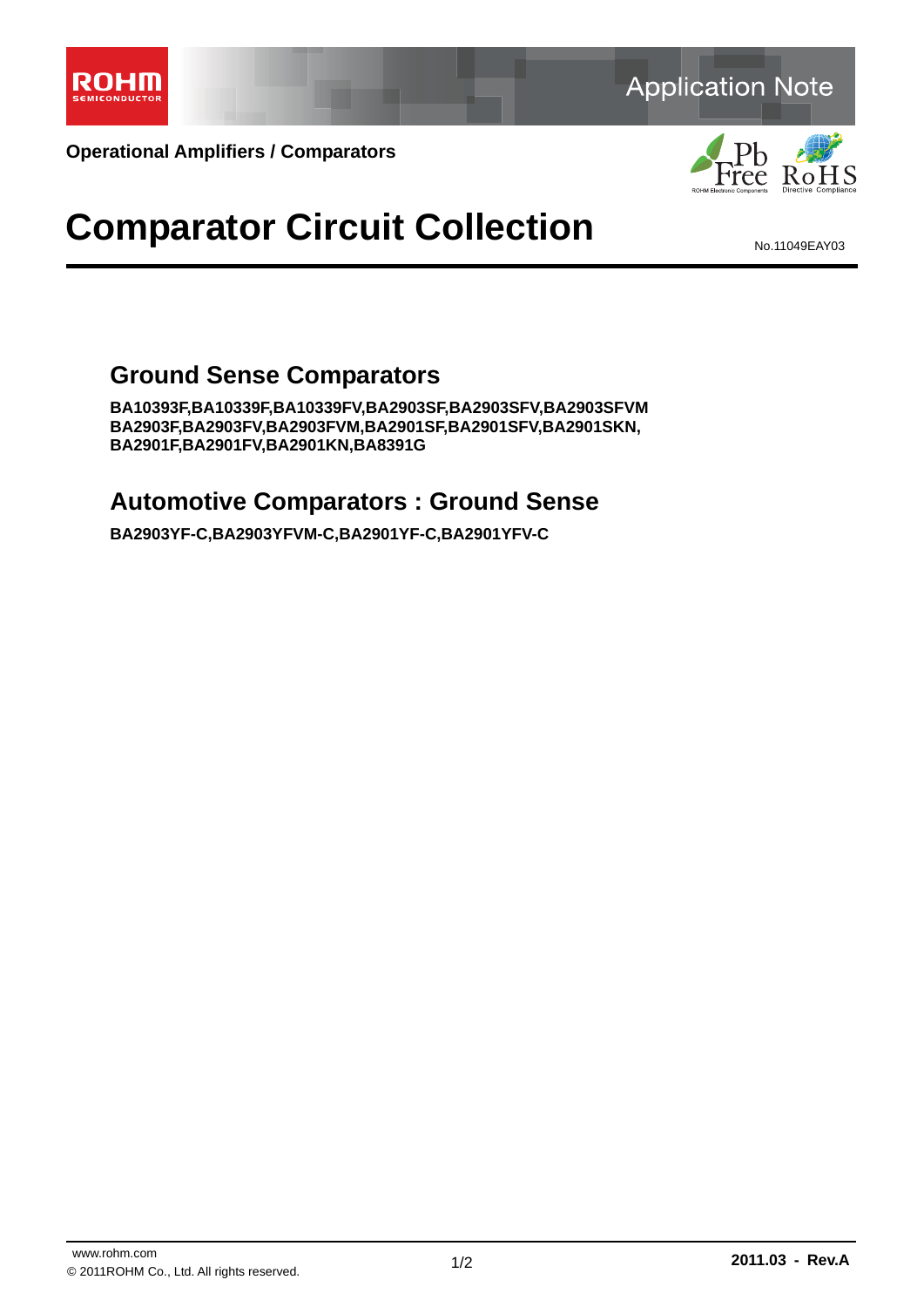## ●**Example of application circuit**



Fig.1 Reference voltage is Vin-

While input voltage is bigger than reference voltage, output voltage is high. While input voltage is smaller than reference voltage, output voltage is low.



OReference voltage is Vin+



Fig.2 Reference voltage is Vin+

While input voltage is smaller than reference voltage, output voltage is high. While input voltage is bigger than reference voltage, output voltage is low.